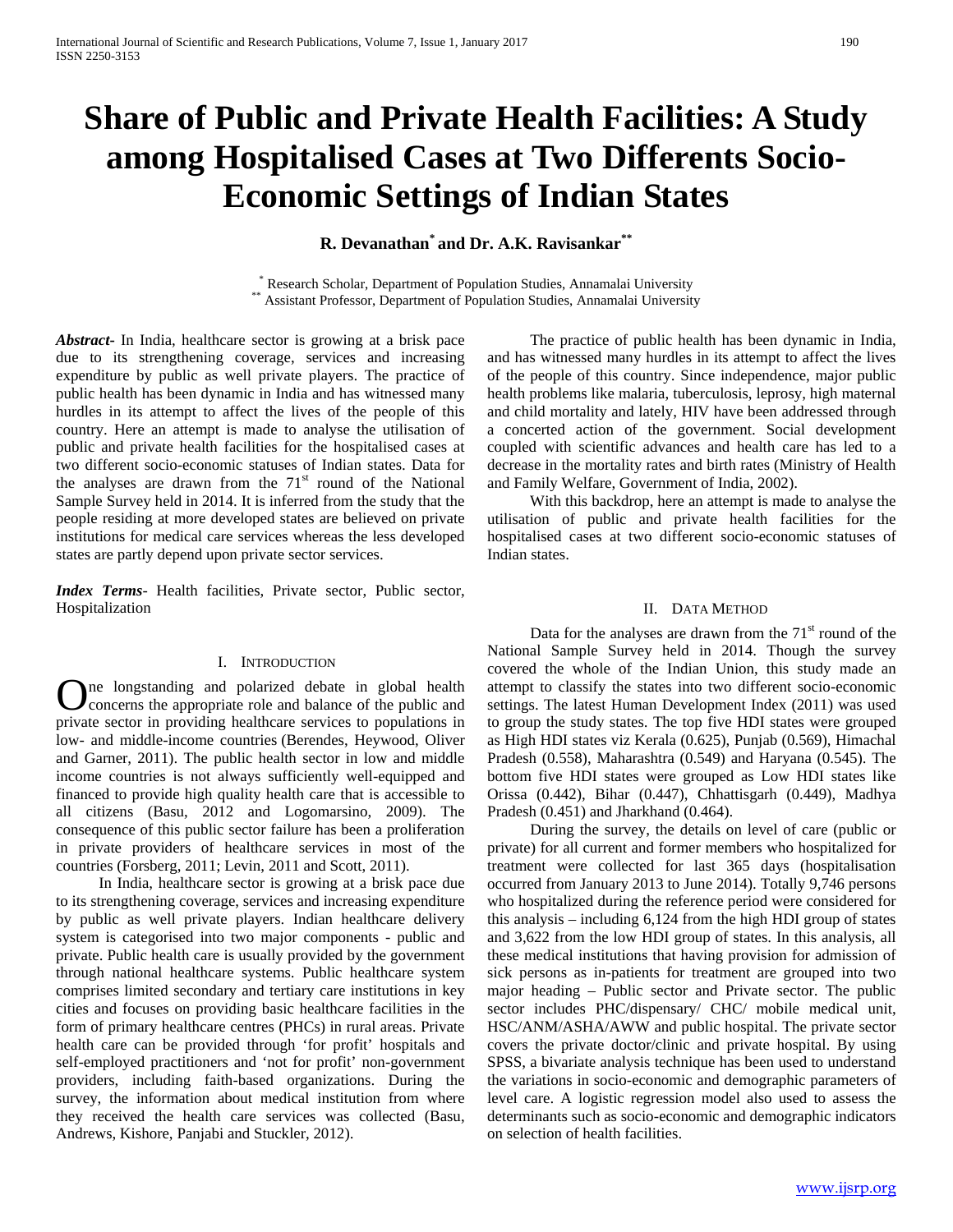### III. RESULTS

 Table 1 gives the share of public and private sectors in treating the hospitalised cases in the high and low HDI group of states. It is found that the public sector/institutions slightly dominated in treating the in-patients in the low HDI group of states whereas in the high HDI group of states the phenomenon was differed that the private sectors played a major role in treating the in-patients. It is seen that the private and public sector shared more or less equally in providing medical services at the low HDI group of states. On contrast, more than two-third of the hospitalised cases were treated at private health facilities (70.1 percent) among the high HDI group of states. It is inferred that the people residing at more developed states are believed on private institutions for medical care services whereas the less developed states are partly depend upon private sector services. Further, the table 1 is analysis the share of private and public sectors in treating the inpatients by individual state in each of the HDI group of state.

|                        | <b>Level of Care</b> |      |               |                       |  |  |  |  |  |
|------------------------|----------------------|------|---------------|-----------------------|--|--|--|--|--|
| <b>STATES</b>          | <b>Public Sector</b> |      |               | <b>Private Sector</b> |  |  |  |  |  |
|                        | $\%$                 | No.  | $\frac{6}{6}$ | No.                   |  |  |  |  |  |
| <b>HIGH HDI STATES</b> |                      |      |               |                       |  |  |  |  |  |
| Himachal Pradesh       | 73.5                 | 478  | 26.5          | 172                   |  |  |  |  |  |
| Punjab                 | 25.0                 | 250  | 75.0          | 750                   |  |  |  |  |  |
| Haryana                | 31.5                 | 310  | 68.5          | 675                   |  |  |  |  |  |
| Maharashtra            | 21.1                 | 780  | 78.9          | 2924                  |  |  |  |  |  |
| Kerala                 | 33.0                 | 789  | 67.0          | 1603                  |  |  |  |  |  |
| <b>Total</b>           | 29.9                 | 2607 | 70.1          | 6124                  |  |  |  |  |  |
| <b>LOW HDI STATES</b>  |                      |      |               |                       |  |  |  |  |  |
| <b>Bihar</b>           | 37.5                 | 675  | 62.5          | 1127                  |  |  |  |  |  |
| Jharkhand              | 36.8                 | 298  | 63.2          | 512                   |  |  |  |  |  |
| Orissa                 | 73.6                 | 1129 | 26.4          | 406                   |  |  |  |  |  |
| Chhattisgarh           | 46.9                 | 325  | 53.1          | 368                   |  |  |  |  |  |
| Madhya Pradesh         | 47.5                 | 1093 | 52.5          | 1209                  |  |  |  |  |  |
| <b>Total</b>           | 49.3                 | 3520 | 50.7          | 3622                  |  |  |  |  |  |

# **Table No. 1 Percentage distribution of hospitalized Population by Level of care in High and Low HDI states**

 Private institutions played a vital role in providing medical treatment for in-patients in all the states in the high HDI group (except the Himachal Pradesh) – it ranges from 78.9 percent at Maharashtra to 67.0 percent at Kerala. It is quite surprise to note that among the high HDI group of states, a major proportion of Himachal Pradesh people get hospitalised at the government health facilities (73.5 percent). It is again established among the low HDI group of states that the private intuitions were dominated in providing in-patient services in all the states (except Orissa), however the range is lesser when compared to the high HDI states – it varied from around 63 percent at Bihar

and Jharkhand states to 53 percent at Chhattisgarh and Madhya Pradesh states. On contrast, more than seventy percent of hospitalized cases admitted at public sectors in Orissa state.

 The analyses of hospitalized cases with their background conditions at both the study locations are presented in table 2. As expected, the private health facilities played a dominating role in providing the treatment for hospitalised urban population, irrespective of the HDI status of the states. With regard to rural area, private hospitals contributes more in the high HDI group of states and public institutions played a major role in the low HDI group of states.

**Table No. 2 Percentage distribution of hospitalized Population by Level of care with SED of the hospitalized population in High and Low HDI states**

| <b>SED</b><br>hospitalized<br>the<br>of<br>population |               | <b>HIGH HDI STATES</b> |               |                |               | <b>LOW HDI STATES</b> |               |                |  |
|-------------------------------------------------------|---------------|------------------------|---------------|----------------|---------------|-----------------------|---------------|----------------|--|
|                                                       | <b>Public</b> |                        |               | <b>Private</b> |               | <b>Public</b>         |               | <b>Private</b> |  |
|                                                       | $\frac{0}{0}$ | No. P                  | $\frac{0}{0}$ | No. P          | $\frac{0}{0}$ | No. P                 | $\frac{0}{0}$ | No. P          |  |
| <b>SEX</b>                                            | <b>NS</b>     |                        |               |                | $***13.037$   |                       |               |                |  |
| Male                                                  | 29.4          | 1331                   | 70.6          | 3190           | 47.2          | 1736                  | 52.8          | 1941           |  |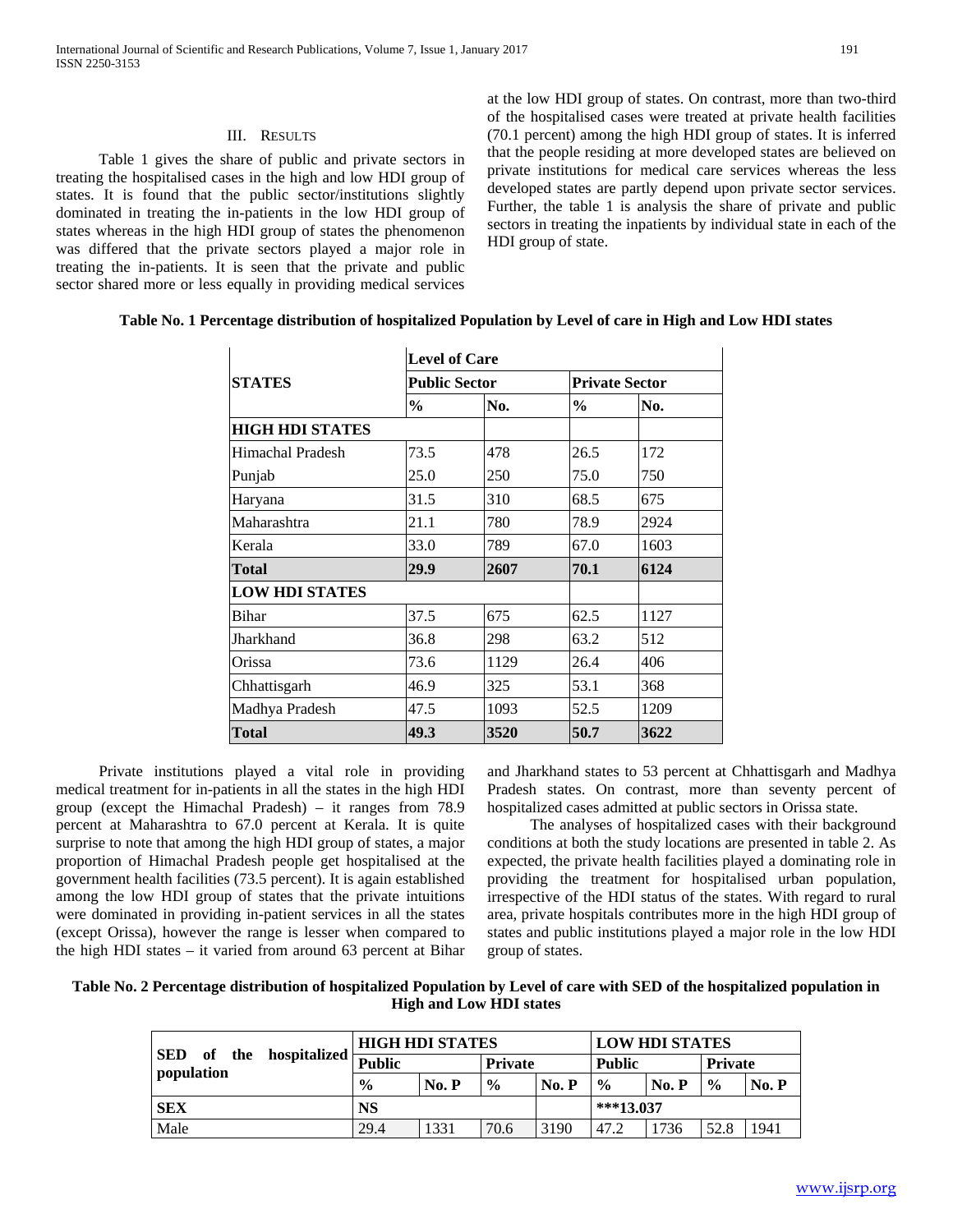| Female                      | 30.3         | 1276         | 69.7 | 2934 | 51.5                | 1784 | 48.5 | 1681 |  |
|-----------------------------|--------------|--------------|------|------|---------------------|------|------|------|--|
| <b>Total</b>                |              | 2607         |      | 6124 |                     | 3520 |      | 3622 |  |
| <b>Residence</b>            | ***41.816    |              |      |      | ***65959            |      |      |      |  |
| Rural                       | 32.8         | 1519         | 67.2 | 3106 | 53.4                | 2220 | 46.6 | 1941 |  |
| Urban                       | 26.5         | 1088         | 73.5 | 3018 | 43.6                | 1300 | 56.4 | 1681 |  |
| Age                         | ***35.278    |              |      |      | ***20.020           |      |      |      |  |
| $0 - 14$                    | 24.8         | 383          | 75.2 | 1162 | 52.7                | 615  | 47.3 | 551  |  |
| 15-29                       | 32.9         | 465          | 67.1 | 948  | 52.8                | 734  | 47.2 | 656  |  |
| 30-44                       | 33.3         | 532          | 66.7 | 1065 | 48.1                | 776  | 51.9 | 837  |  |
| 45-59                       | 28.8         | 542          | 71.2 | 1338 | 47.0                | 725  | 53.0 | 817  |  |
| Above 60                    | 29.8         | 685          | 70.2 | 1611 | 46.8                | 670  | 53.2 | 761  |  |
| Caste                       | $***274.749$ |              |      |      | ***293.809          |      |      |      |  |
| <b>ST</b>                   | 52.0         | 204          | 48.0 | 188  | 67.2                | 638  | 32.8 | 311  |  |
| <b>SC</b>                   | 41.4         | 647          | 58.6 | 916  | 61.1                | 732  | 38.9 | 467  |  |
| <b>OBC</b>                  | 29.2         | 973          | 70.8 | 2364 | 45.6                | 1531 | 54.4 | 1823 |  |
| Others                      | 22.8         | 783          | 77.2 | 2656 | 37.7                | 619  | 62.3 | 1021 |  |
| <b>Education</b>            | ***64.729    | $***164.547$ |      |      |                     |      |      |      |  |
| Illiterate                  | 31.7         | 765          | 68.3 | 1648 | 53.8                | 1440 | 46.2 | 1238 |  |
| Primary                     | 32.5         | 712          | 67.5 | 1481 | 53.6                | 854  | 46.4 | 739  |  |
| Middle/Sec.                 | 28.1         | 651          | 71.9 | 1664 | 46.6                | 695  | 53.4 | 798  |  |
| Higher sec/Diploma          | 27.8         | 217          | 72.2 | 564  | 36.9                | 188  | 63.1 | 322  |  |
| Degree                      | 16.5         | 95           | 83.5 | 480  | 26.1                | 116  | 73.9 | 328  |  |
| <b>Wealth Index (Rural)</b> | ***105.663   |              |      |      | ***122.493          |      |      |      |  |
| Poorest                     | 52.8         | 152          | 47.2 | 136  | 63.0                | 821  | 37.0 | 482  |  |
| Poorer                      | 42.9         | 188          | 57.1 | 250  | 57.0                | 510  | 43.0 | 385  |  |
| Middle                      | 33.9         | 183          | 66.1 | 357  | 50.6                | 355  | 49.4 | 346  |  |
| Richer                      | 34.6         | 377          | 65.4 | 713  | 45.0                | 343  | 55.0 | 419  |  |
| Richest                     | 27.3         | 619          | 72.7 | 1650 | 38.3                | 191  | 61.7 | 308  |  |
| <b>Wealth Index (Urban)</b> | $***144.068$ |              |      |      | $\sqrt{***}127.801$ |      |      |      |  |
| Poorest                     | 42.5         | 178          | 57.5 | 241  | 56.2                | 520  | 43.8 | 406  |  |
| Poorer                      | 32.8         | 219          | 67.2 | 449  | 46.3                | 306  | 53.7 | 355  |  |
| Middle                      | 30.1         | 239          | 69.9 | 554  | 39.6                | 204  | 60.4 | 311  |  |
| Richer                      | 25.5         | 262          | 74.5 | 766  | 33.9                | 152  | 66.1 | 296  |  |
| Richest                     | 15.9         | 190          | 84.1 | 1008 | 27.4                | 118  | 72.6 | 313  |  |

\*\*\*Refers to significant at 1 % level

(Chi-square results – Level of Care and SED at different HDI states) NS-Non Significant

 Almost an equal proportion of male and female population (around 70 percent each) get admitted at private hospitals for their ailments among the high HDI group of state. The survey results do not show any gender differentials in the high HDI group of states. On contrast, more number of female approached the public sector for their hospitalized services (51.5 percent) in the low HDI group of states than the counterpart. It shows the gender differentials in this respect among the low HDI group of states. The survey results for the high HDI group of states reveals that around three-fourth of the 0-14 age group population received the services from private sectors. Similarly a higher proportion of the elderly people also hospitalized at private health facilities for the treatment (70.2 percent among 60+ yrs and 71.2 percent among 45-49 yrs). On the other hand, more than half of the people in the respective age-groups were depended on the public health sectors for their medical treatment among the low HDI group of states. It is inferred that the public health facilities played a major role in providing in-patient services for

the low HDI group of states whereas in the high HDI group of states the private health sectors provide key contribution.

 Data presents in table 2 examine the relationship between the type of hospital (for hospitalisation cases during the 365 days preceding the date of survey) and social groups, separately for the high and low HDI group of states. Data on high HDI group of states shows that in ST category, more than fifty percent of hospitalization took place in public hospitals (52.0 percent) and the remaining in private medical institutions. On contrast, more than seventy percent of the OBC and 'other' categories population were admitted at private hospitals (70.8 and 77.2 percent respectively). Among the low HDI group of states, the percentage share of the public sectors in hospitalized treatment was quite high for ST and SC household members (67.2 and 61.1 percent respectively). As expected, the private hospitals role was slightly higher among the OBC (54.4 percent) and 'others' (62.3 percent) categories household members. Irrespective of the HDI status of the states, a steady decline in the use of Government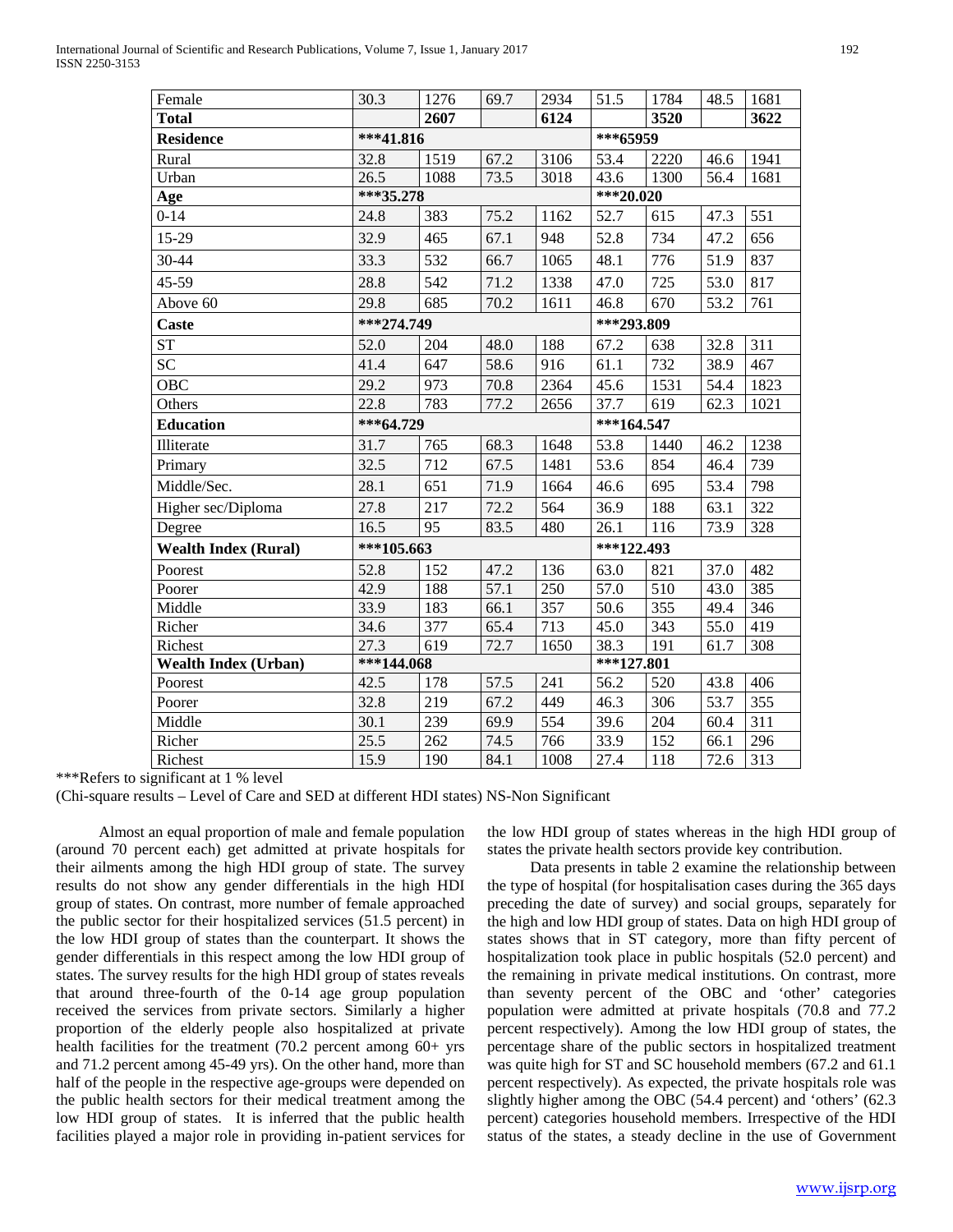sources and a corresponding increase in the use of private sources for hospitalization cases over the literacy condition of the household members.

 The percentage share of the public sector for hospitalised treatment in different level of literacy varied over a very wide range – from 53.8 percent for illiterates to 26.1 percent for the degree holders in the low HDI group of states and from 31.7 percent to 16.5 percent in the high HDI group of states for the respective literacy level. Table 2 also discloses the linkage between the type of hospital for hospitalisation cases during the 365 days preceding the date of survey and usual monthly per capita consumption expenditure (UMPCE), separately for the rural and urban areas of the high and low HDI group of states. Considering UMPCE as a proxy for level of living, the data shows a positive association between level of living and type of hospital used in both the rural and urban areas, The percentage share of the public sector in hospitalised treatment in different quintile classes varied over a wide range – from 27.3 percent to 52.8 percent in rural areas of the high HDI group of states and from 38.3 percent to 63.0 percent in the low HDI group of states. Data in table 5.55 reflects a steady decline in the reliance on public provider for hospitalised treatment with a rise in UMPCE for both the HDI groups of states. Data presents in the above table shows a steady increase in the reliance on private provider

for hospitalised treatment with a rise in UMPCE. The percentage share of the private sector in hospitalised treatment in different quintile classes varied over a very wide range – from 57.5 percent to 84.1 percent in the urban areas of the high HDI group of states. The corresponding percentage for the low HDI states was 43.8 percent to 72.6 percent. Overall, the poorer households appear to depend more on the public sector for hospitalised treatment than the better-off sections of the population, both in the high and low HDI group of states, which conform to the general notion. The bi-variate analysis show a significant association between the level of care (private or public) and all the background conditions of the hospitalised persons both at the low and high HDI group of states.

### Determinants of Type of health facility

 There are certain factors which affect the selection of type of health facility. To know the net effect of independent variable on dependent variables (type of health facility), binary logistic regression model has been applied. The odds ratios show the effect of one unit change in the independent variable on the odds of the response variable, keeping other variables constants. In Table 3 two models have applied separately for the high and low HDI group of states and for the rural and urban settings.

| <b>SED</b>         | <b>RURAL</b> |      |        | <b>Urban</b> |          |      |        |  |
|--------------------|--------------|------|--------|--------------|----------|------|--------|--|
| of HIGH HDI States | B            | Sig. | Exp(B) |              | B        | Sig. | Exp(B) |  |
| Age                |              |      |        |              |          |      |        |  |
| $0-14$ (ref)       |              | .000 | 1.000  |              |          | .000 | 1.000  |  |
| 15-29              | $-.540$      | .000 | 0.583  |              | $-0.756$ | .000 | 0.470  |  |
| 30-44              | $-.564$      | .000 | 0.569  |              | $-0.755$ | .000 | 0.470  |  |
| 45-59              | $-.243$      | .036 | 0.784  |              | $-.597$  | .000 | 0.551  |  |
| $60+$              | $-.561$      | .000 | 0.571  |              | $-.367$  | .005 | 0.693  |  |
| <b>Sex</b>         |              |      |        |              |          |      |        |  |
| Male (Ref)         |              |      | 1.000  |              |          |      | 1.000  |  |
| Female             | $-.096$      | .169 | 0.908  |              | .116     | .135 | 1.123  |  |
| <b>Religion</b>    |              |      |        |              |          |      |        |  |
| Hindu (Ref)        |              | .004 | 1.000  |              |          | .016 | 1.000  |  |
| Muslim             | .187         | .130 | 1.206  |              | $-.109$  | .317 | 0.897  |  |
| Christian          | $-.199$      | .172 | 0.820  |              | .148     | .403 | 1.160  |  |
| Others             | .331         | .004 | 1.392  |              | .447     | .004 | 1.564  |  |
| <b>Caste</b>       |              |      |        |              |          |      |        |  |
| $ST$ (Ref)         |              | .000 | 1.000  |              |          | .000 | 1.000  |  |
| SC <sub>1</sub>    | .481         | .001 | 1.617  |              | $-.097$  | .708 | 0.908  |  |
| <b>OBC</b>         | 1.013        | .000 | 2.754  |              | .370     | .140 | 1.447  |  |
| Others             | 1.183        | .000 | 3.264  |              | .515     | .040 | 1.673  |  |
| <b>Education</b>   |              |      |        |              |          |      |        |  |
| Illiterates (Ref)  |              | .076 | 1.000  |              |          | .000 | 1.000  |  |
| Primary            | $-.029$      | .739 | 0.971  |              | $-.067$  | .536 | 0.935  |  |

**Table No. 3 Results of logistic regression for determinants of place of care received in High HDI states (Rural and Urban separately)**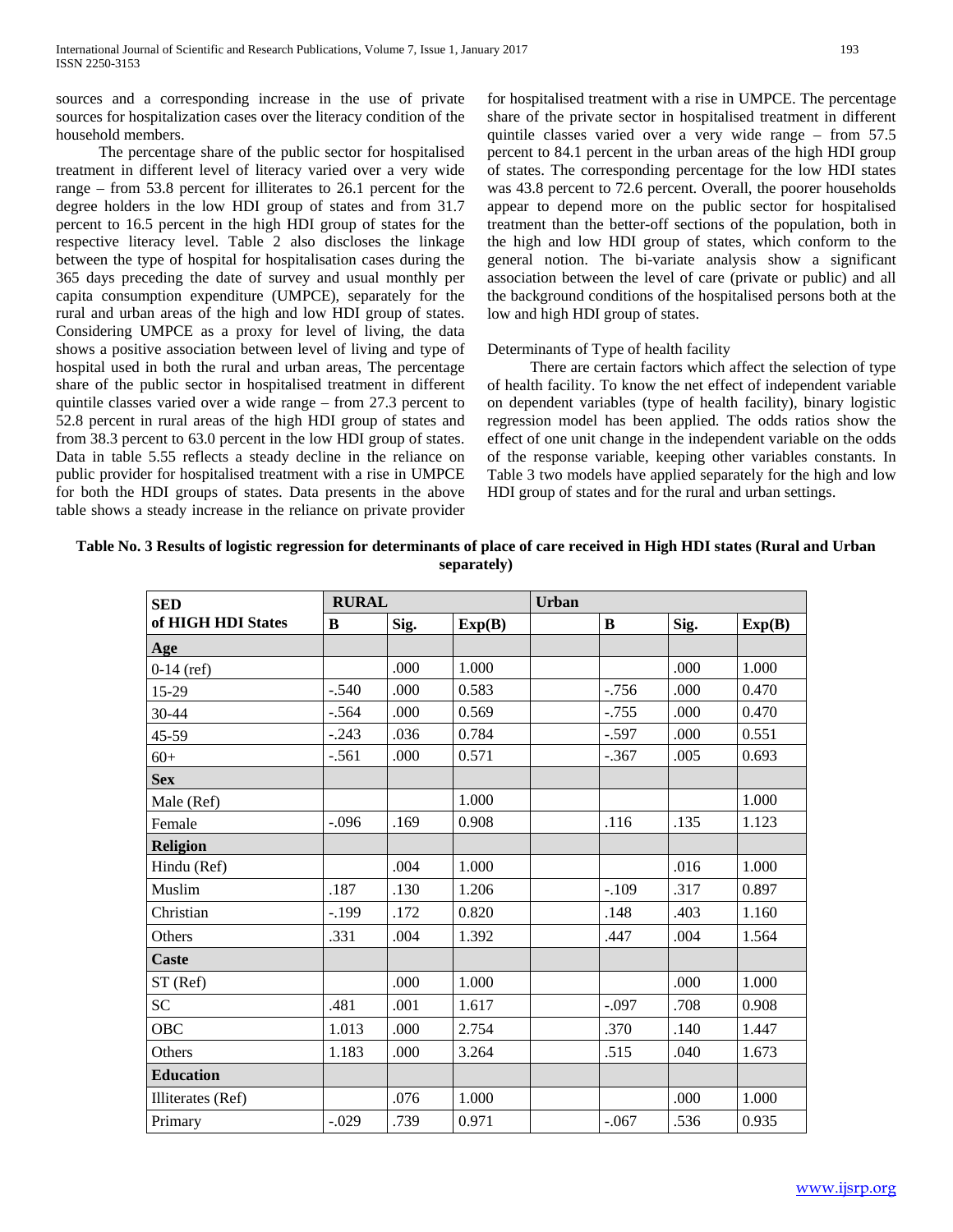| Middle/Sec            | .210                  | .046 | 1.233 |          | .208                  | .083 | 1.231 |
|-----------------------|-----------------------|------|-------|----------|-----------------------|------|-------|
| Hr.sec/Dip            | .065                  | .668 | 1.067 |          | .398                  | .015 | 1.490 |
| Degree                | .393                  | .058 | 1.481 |          | .850                  | .000 | 2.340 |
| Occupation            |                       |      |       |          |                       |      |       |
| Agri activities (Ref) |                       | .000 | 1.000 | Self.emp |                       | .005 | 1.000 |
| Non-agri activities   | $-.530$               | .000 | 0.589 | Reg. wa  | $-.209$               | .023 | 0.811 |
| Agri. Casual lab      | $-.582$               | .000 | 0.559 | Cas. lab | $-.311$               | .002 | 0.733 |
| Others                | $-.358$               | .012 | 0.699 |          |                       |      |       |
| <b>UMPCE</b> (Rural)  |                       |      |       |          |                       |      |       |
| Poorest (Ref)         |                       | .000 | 1.000 |          |                       | .000 | 1.000 |
| Poorer                | .348                  | .033 | 1.416 |          | .442                  | .001 | 1.555 |
| Middle                | .742                  | .000 | 2.100 |          | .505                  | .000 | 1.658 |
| Richer                | .691                  | .000 | 1.995 |          | .728                  | .000 | 2.071 |
| Richest               | 1.074                 | .000 | 2.926 |          | 1.240                 | .000 | 3.456 |
| <b>Household Size</b> |                       |      |       |          |                       |      |       |
| Less than $4$ (Ref)   |                       | .000 | 1.000 |          |                       | .000 | 1.000 |
| 4-6 members           | .306                  | .001 | 1.358 |          | .264                  | .011 | 1.302 |
| Above 6               | .588                  | .000 | 1.801 |          | .601                  | .000 | 1.823 |
| Constant              | $-.620$               | .002 | .538  |          | .158                  | .594 | 1.171 |
| -2 log likelihood     | 5137.323 <sup>a</sup> |      |       |          | 4217.691 <sup>a</sup> |      |       |
| Cases                 | 4375                  |      |       |          | 3902                  |      |       |

\*\*\*Sig. at 1% level, \*\*Sig. at 5% level, \* Sig. at 10% level; NS Not significant; (R) Reference category

 Age of the persons has significant impact on type of health facility from where they received the medical care. The odds ratios show that the old age persons were 57 percent (OR=.571) significantly less likely to receive medical care from private health facilities in comparison to the 0-14 age group population. The odds ratio show that persons who belong to 'Others' had 39 percent more chances (OR=1.392) to get admitted at private health facilities in comparison to the Hindus which was considered as the reference category in the analysis. Among the social groups, a big difference can be seen in terms of level of care (public or private). Scheduled castes were 1.6 times (OR=1.617), Other Backward Castes were 2.7 times (OR=2.754) and others were 3.3 times (OR=3.264) more likely to get medical services from private sectors than Scheduled Tribes. The likelihood of receiving medical services from private hospitals for the rural degree holders were 48 percent higher (OR=1.481) in comparison to illiterates in the high HDI group of states. The probability of receiving private medical services persons working in non-agricultural sector was 58 percent (OR=0.589) lesser than that of persons engaged in agricultural activities. Similarly the persons working in agricultural casual labourers were 56 percent (OR=0.559) less likely to admitted at private hospitals with

reference to agricultural labourers. As household's wealth quintile increases, the likelihood of receiving medical services at private sectors also increases. The odds ratio show that in richest wealth quintile were 2.9 times (OR=2.926) significantly more likely to admitted at private hospitals in comparison to the poorest wealth quintile population at the rural area. Household with more than six members were 80 percent (OR=1.801) significantly more likely to receive medical care from private institution in comparison to households with less than four members. The results of regression analysis for the high HDI states (urban sector) show that the background variables such as age, religion, education, household size, UMPCE categories had an effect on the type of health facilities.

 Results of odds ratios for type of health facility for the rural and urban area among the low HDI states are described separately in table 4. In the rural location, most of the variables that are considered in logistic regression for level of care are in the expected direction. However, some variables emerged as having opposite effect for level of care. For example, Christians and 'others' categories persons were less likely to approach private hospitals.

# **Table No. 4 Results of logistic regression for determinants of place of care received in High HDI states (Rural and urban separately)**

| <b>SED</b>        | <b>RURAL</b> |      |        | Urban |   |      |                            |  |
|-------------------|--------------|------|--------|-------|---|------|----------------------------|--|
| of LOW HDI States |              | Sig. | Exp(B) |       | В | Sig. | $\mathbf{Exp}(\mathbf{B})$ |  |
| Age               |              |      |        |       |   |      |                            |  |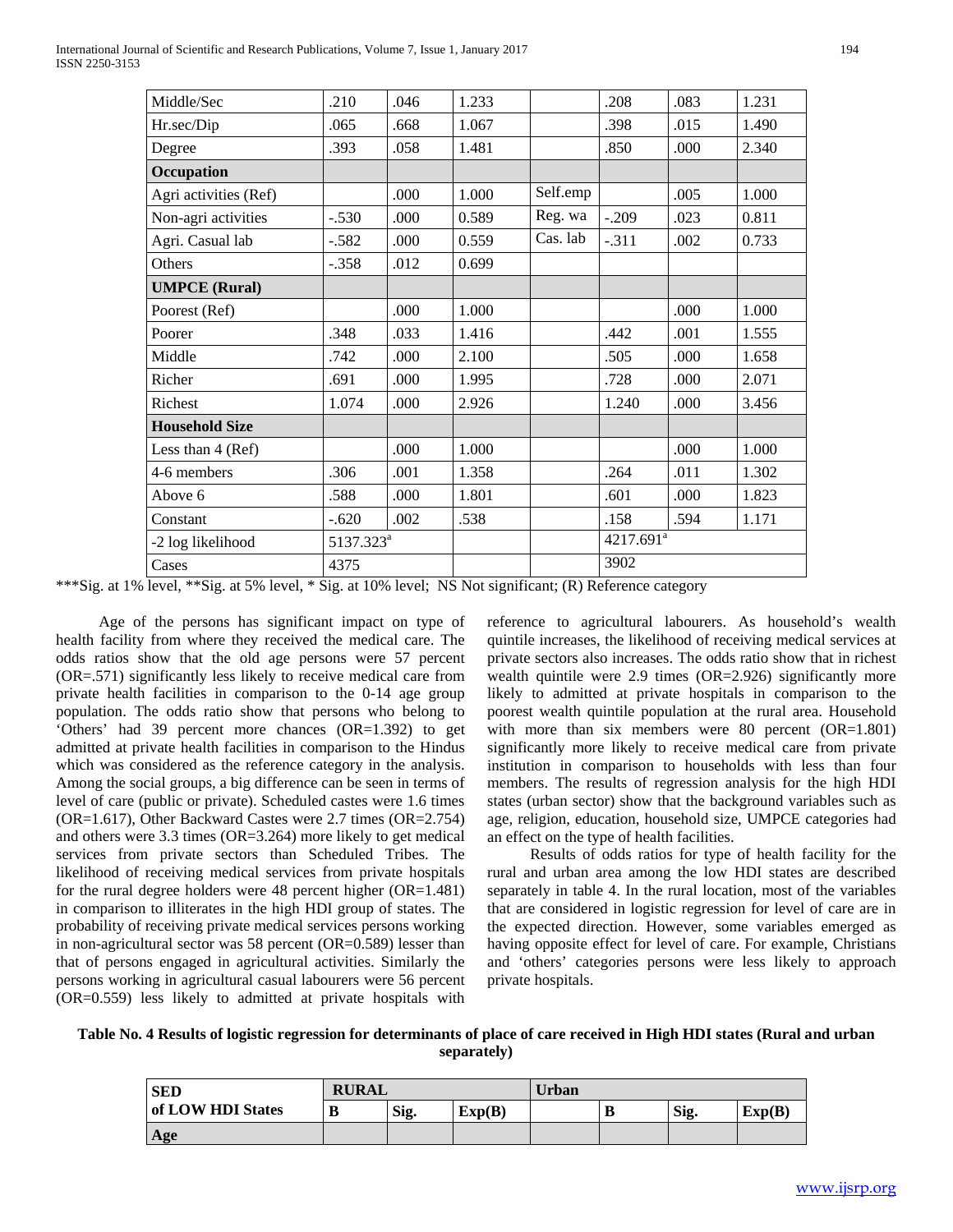| ×<br>۰,<br>۰,<br>۰.<br>٧<br>× |
|-------------------------------|
|-------------------------------|

| $0-14$ (ref)          |                       | .148 | 1.000 |          |                       | .052 | 1.000 |
|-----------------------|-----------------------|------|-------|----------|-----------------------|------|-------|
| 15-29                 | $-.045$               | .715 | 0.956 |          | $-.384$               | .013 | 0.681 |
| 30-44                 | .138                  | .214 | 1.148 |          | $-.076$               | .597 | 0.927 |
| 45-59                 | .200                  | .072 | 1.221 |          | $-.056$               | .695 | 0.946 |
| $60+$                 | .072                  | .543 | 1.074 |          | $-.148$               | .290 | 0.863 |
| <b>Sex</b>            |                       |      |       |          |                       |      |       |
| Male (Ref)            |                       |      | 1.000 |          |                       |      | 1.000 |
| Female                | $-.139$               | .051 | 0.871 |          | $-.061$               | .471 | 0.941 |
| <b>Religion</b>       |                       |      |       |          |                       |      |       |
| Hindu (Ref)           |                       | .084 | 1.000 |          |                       | .885 | 1.000 |
| Muslim                | .352                  | .017 | 1.422 |          | $-.079$               | .536 | 0.924 |
| Christian             | $-.171$               | .602 | 0.843 |          | .084                  | .822 | 1.088 |
| Others                | $-.378$               | .410 | 0.685 |          | .186                  | .643 | 1.204 |
| <b>Caste</b>          |                       |      |       |          |                       |      |       |
| ST (Ref)              |                       | .000 | 1.000 |          |                       | .000 | 1.000 |
| <b>SC</b>             | .132                  | .269 | 1.141 |          | .408                  | .036 | 1.504 |
| <b>OBC</b>            | .741                  | .000 | 2.097 |          | .801                  | .000 | 2.228 |
| Others                | .744                  | .000 | 2.104 |          | .882                  | .000 | 2.415 |
| <b>Education</b>      |                       |      |       |          |                       |      |       |
| Illiterates (Ref)     |                       | .013 | 1.000 |          |                       | .000 | 1.000 |
| Primary               | $-0.014$              | .866 | 0.986 |          | $-.113$               | .323 | 0.893 |
| Middle/Sec            | .151                  | .134 | 1.163 |          | .174                  | .147 | 1.190 |
| Hr.sec/Dip            | .325                  | .069 | 1.384 |          | .389                  | .013 | 1.476 |
| Degree                | .785                  | .003 | 2.193 |          | .690                  | .000 | 1.993 |
| Occupation            |                       |      |       |          |                       |      |       |
| Agri activities (Ref) |                       | .329 | 1.000 | Self.emp |                       | .324 | 1.000 |
| Non-agri activities   | .020                  | .804 | 1.020 | Reg. wa  | $-.097$               | .310 | 0.908 |
| Agri. Casual lab      | .239                  | .067 | 1.271 | Cas. lab | .069                  | .516 | 1.072 |
| Others                | $-0.015$              | .921 | 0.985 |          |                       |      |       |
| <b>UMPCE</b> (Rural)  |                       |      |       |          |                       |      |       |
| Poorest (Ref)         |                       | .000 | 1.000 |          |                       | .000 | 1.000 |
| Poorer                | .228                  | .016 | 1.256 |          | .407                  | .000 | 1.502 |
| Middle                | .414                  | .000 | 1.513 |          | .654                  | .000 | 1.923 |
| Richer                | .690                  | .000 | 1.993 |          | .835                  | .000 | 2.306 |
| Richest               | .912                  | .000 | 2.489 |          | 1.128                 | .000 | 3.089 |
| <b>Household Size</b> |                       |      |       |          |                       |      |       |
| Less than 4 (Ref)     |                       | .000 | 1.000 |          |                       | .000 | 1.000 |
| 4-6 members           | .332                  | .000 | 1.394 |          | .177                  | .119 | 1.194 |
| Above 6               | .682                  | .000 | 1.977 |          | .623                  | .000 | 1.864 |
| Constant              | $-1.452$              | .000 | .234  |          | $-1.140$              | .000 | .320  |
| -2 log likelihood     | 5088.768 <sup>a</sup> |      |       |          | 3596.583 <sup>a</sup> |      |       |
| Cases                 | 3917                  |      |       |          | 2800                  |      |       |
|                       |                       |      |       |          |                       |      |       |

\*\*\*Sig. at 1% level, \*\*Sig. at 5% level, \* Sig. at 10% level; NS Not significant; (R) Reference category

 At both the locations, females were less likely to be hospitalized at private sector. Rural females were about 87 percent and urban females were 94 percent less likely to be

hospitalized at private hospitals than males (OR=0.871 and OR=0.941 respectively). At both locations, age and religion do not play any influences of level of care. The OBCs and 'others'